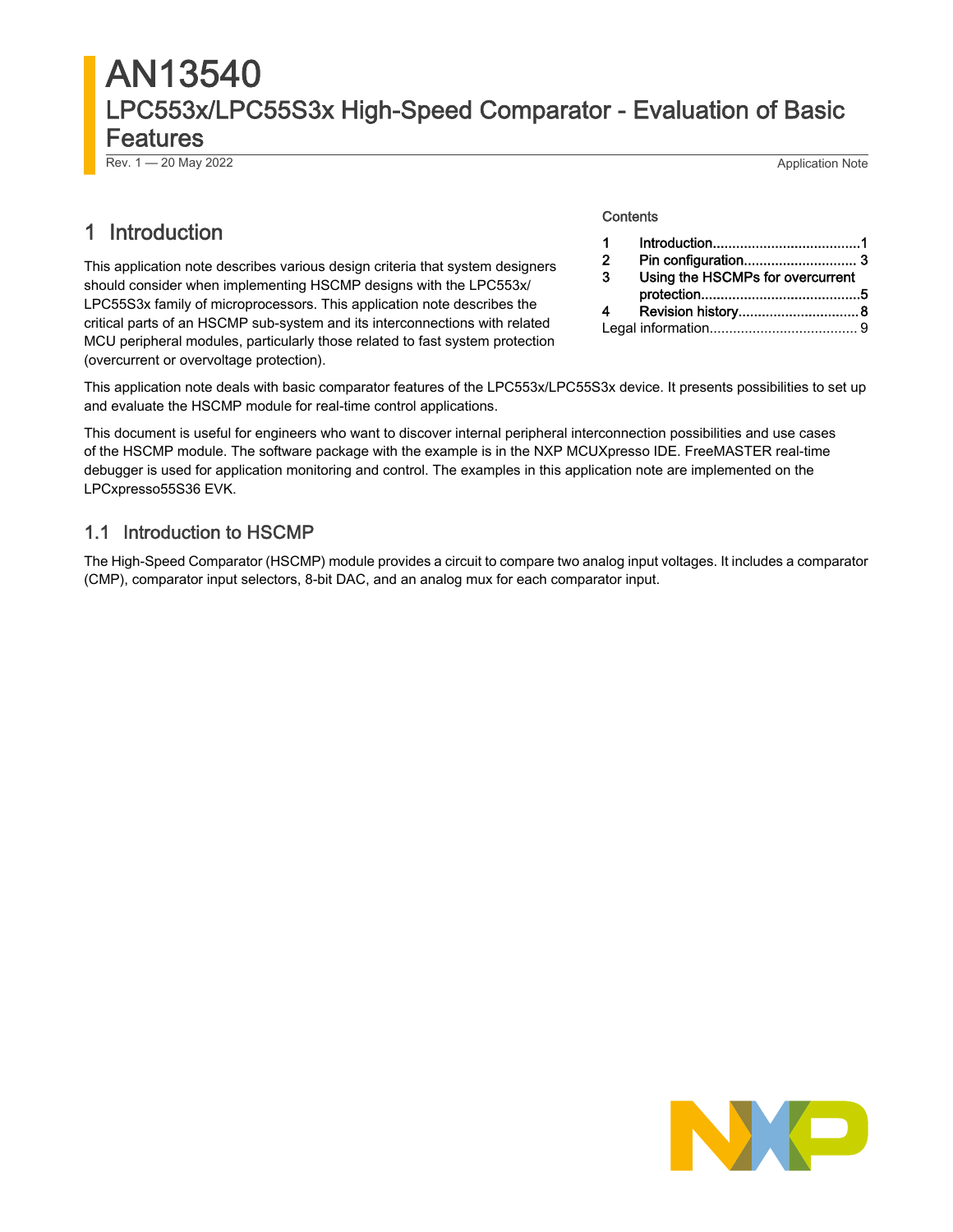

The CMP can operate across the full range of the supply voltage, which is known as a rail-to-rail operation. The DAC is a 256-tap resistor ladder network that provides a selectable voltage reference for applications that require a voltage reference. The 256-tap resistor ladder network divides the supply reference (Vin) into 256 voltage levels. An 8-bit digital signal input selects the output voltage level, which varies from Vin to Vin/256. Vin can be selected from two voltage sources, vrefh0 and vrefh1. The HSCMP's internal DAC output is available as an on-chip internal signal only. It is not available for an external device pin. An internal 8-bit DAC is connected to both input muxes and to the comparator input selector, which allows to select between the input mux or DAC directly. It is also possible to connect a 12-bit DAC, which is available on specific input channels (see the following sections).

## 1.2 HSCMP features

The features of the HSCMP module include the following:

- Two MUXes to select input signal from 8 channels
- Multiple operation modes to produce a wide range of outputs, such as:
	- Sampled
	- Windowed, which is ideal for certain PWM zero-crossing-detection applications
	- Digitally filtered
- Advanced feature for window and sample:
	- WINDOW/SAMPLE signal can be inverted
	- Window can be closed by COUT rising, falling, or both edges
	- User can define COUT level when window is closed
- Selectable performance levels: nano-power mode, low-power (speed) mode, high-power (speed) mode

#### LPC553x/LPC55S3x High-Speed Comparator - Evaluation of Basic Features, Rev. 1, 20 May 2022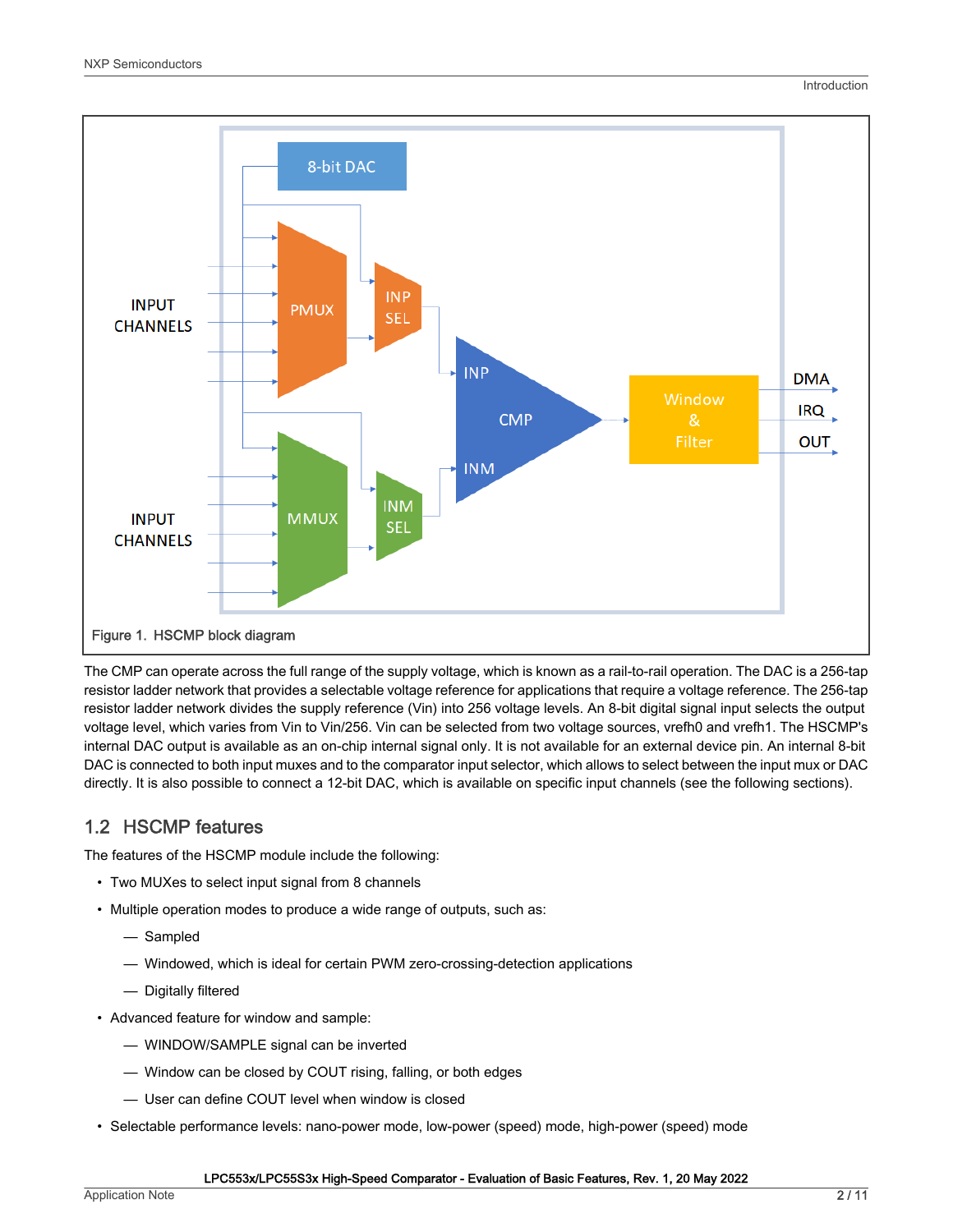- <span id="page-2-0"></span>• Programmable hysteresis control
- Selectable inversion on comparator output
- External hysteresis can be used at the same time as the output filter is used for internal functions
- Interrupt and DMA support
- Trigger mode
- Includes 8-bit resolution DAC
- Selectable supply reference source for DAC
- Configurable low- or high-power mode for DAC

HSCMP is intended for real-time control applications and fast-response use cases, such as overcurrent detection. It is possible to propagate a hardware compare event to disable the PWM, so the HSCMP acts as a hardware overcurrent protection. It could also be used for level-crossing detection of signals in various applications, such as power converters. The HSCMP compare event can also restart the PWM.



# 2 Pin configuration

The analog mode of the HSCMP multiplexer input pins must be set. For more details, see the "I/O Pin Configuration (IOCON)" chapter in the reference manual (pin multiplexing and IOCON register description) and the low-level software examples below. [Table 1](#page-3-0) summarizes all HSCMP pins on the LPC553x/LPC55S3x device and their availability on the HSCMP input mux. Inputs and indexes are identical on both positive and negative muxes and registers HSCMP\_CCR2\_MSEL and HSCMP\_CCR2\_PSEL.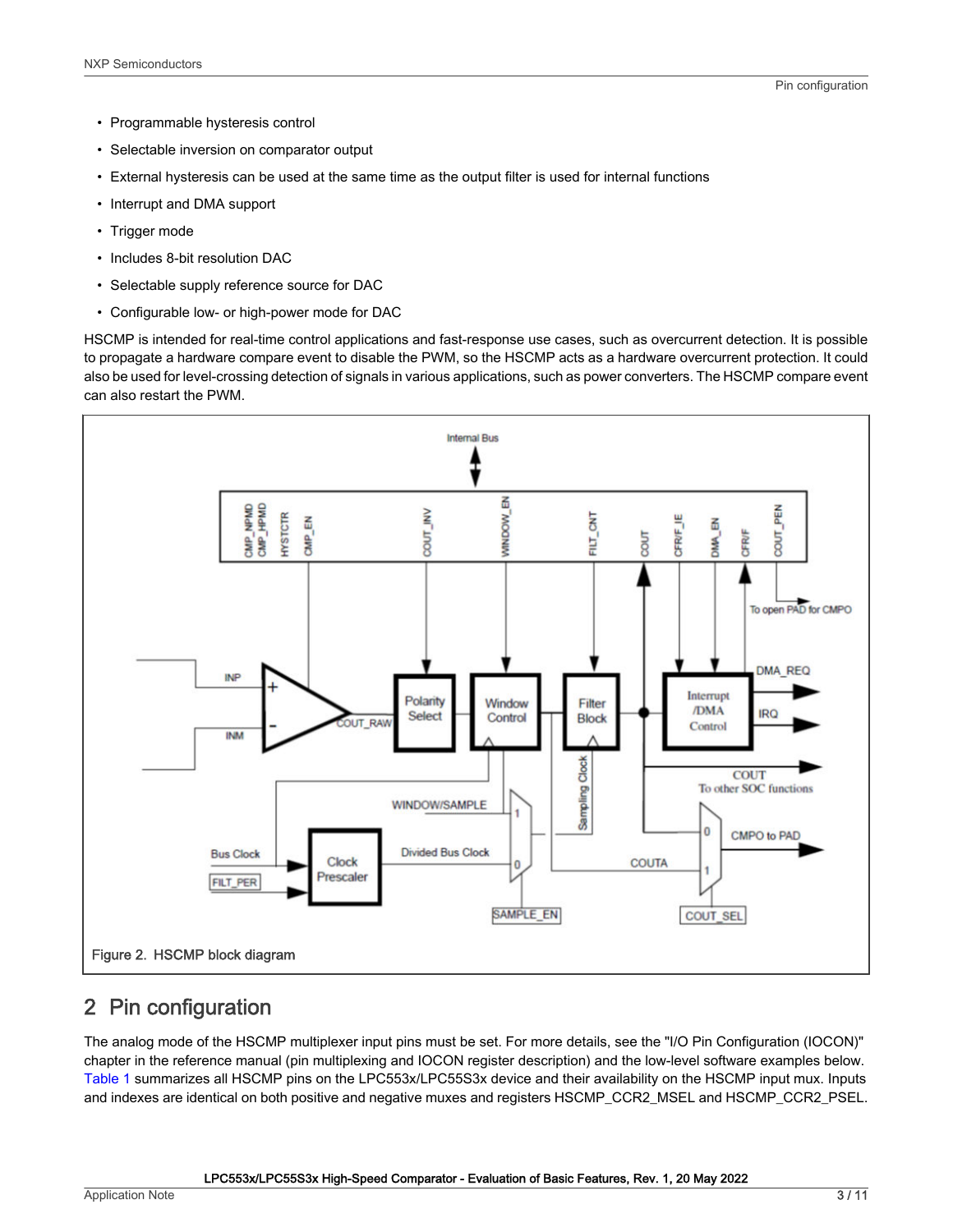| Input MUX index | <b>HSCMP0</b>                   | HSCMP1                         | HSCMP <sub>2</sub> |
|-----------------|---------------------------------|--------------------------------|--------------------|
| 0               | HSCMP0 IN0 PIO0 24              | HSCMP1 IN0 PIO0 7              | HSCMP2 IN0 PIO0 17 |
|                 | HSCMP0_IN1 PIO1_12              | HSCMP1 IN1<br>DAC0_OUT PIO1_22 | HSCMP2_IN1 PIO1_23 |
| $\overline{2}$  | Unconnected                     | Unconnected                    | Unconnected        |
| 3               | HSCMP0_IN3 PIO1_5               | HSCMP1_IN3 PIO1_10             | Unconnected        |
| $\overline{4}$  | HSCMP0_IN4<br>OPAMP0 OUT PIO1 9 | OPAMP1_OUT                     | OPAMP2_OUT         |
| 5               | DAC0 OUT PIO1 22                | HSCMP1 IN5<br>DAC1 OUT PIO1 19 | DAC2_OUT           |
| 6               | Reserved                        | Reserved                       | Reserved           |
|                 | <b>HSCMP0 DAC</b>               | <b>HSCMP1 DAC</b>              | <b>HSCMP2 DAC</b>  |

#### <span id="page-3-0"></span>Table 1. HSCMP inputs

## 2.1 Comparator evaluation

This application note and evaluation software describes basic functionality. The example demonstrates a comparison of two signals: the sawtooth generated by the 12-bit DAC and the constant voltage reference generated by the HSCMP internal 8-bit DAC. The result of the HSCMP comparison can be observed on the output pin. You can invert the output logic and set different threshold values (internal 8-bit DAC, external 12-bit DAC, or MCU input pins signals according to Table 1). MCUXpresso, LPC553x/LPC55S3x SDK package, and the FreeMASTER tool must be installed.

To run the SDK HSCMP example, perform the following steps:

- 1. Unzip the example to your hard drive location.
- 2. Import the example into the MCUXpresso IDE.
- 3. Build the example.
- 4. Flash the example.
- 5. Start the FreeMASTER HSCMP project.
- 6. Click the "Run" button.
- 7. Set the variables (especially the threshold value) in the runtime using the FreeMASTER real-time debugger. The result can be monitored using an oscilloscope.

The oscilloscope can be connected to J10-11 on LPCXpresso55S36 to monitor the 12-bit DAC output and a second probe can be connected to J10-9 to observe the comparator output (see [Figure 3](#page-4-0)). External signal connected to J9-9 (HSCMP0 IN3) could be connected instead of the 12-bit DAC output. When evaluating the software example, the expected default waveforms should look like the signals in [Figure 3](#page-4-0).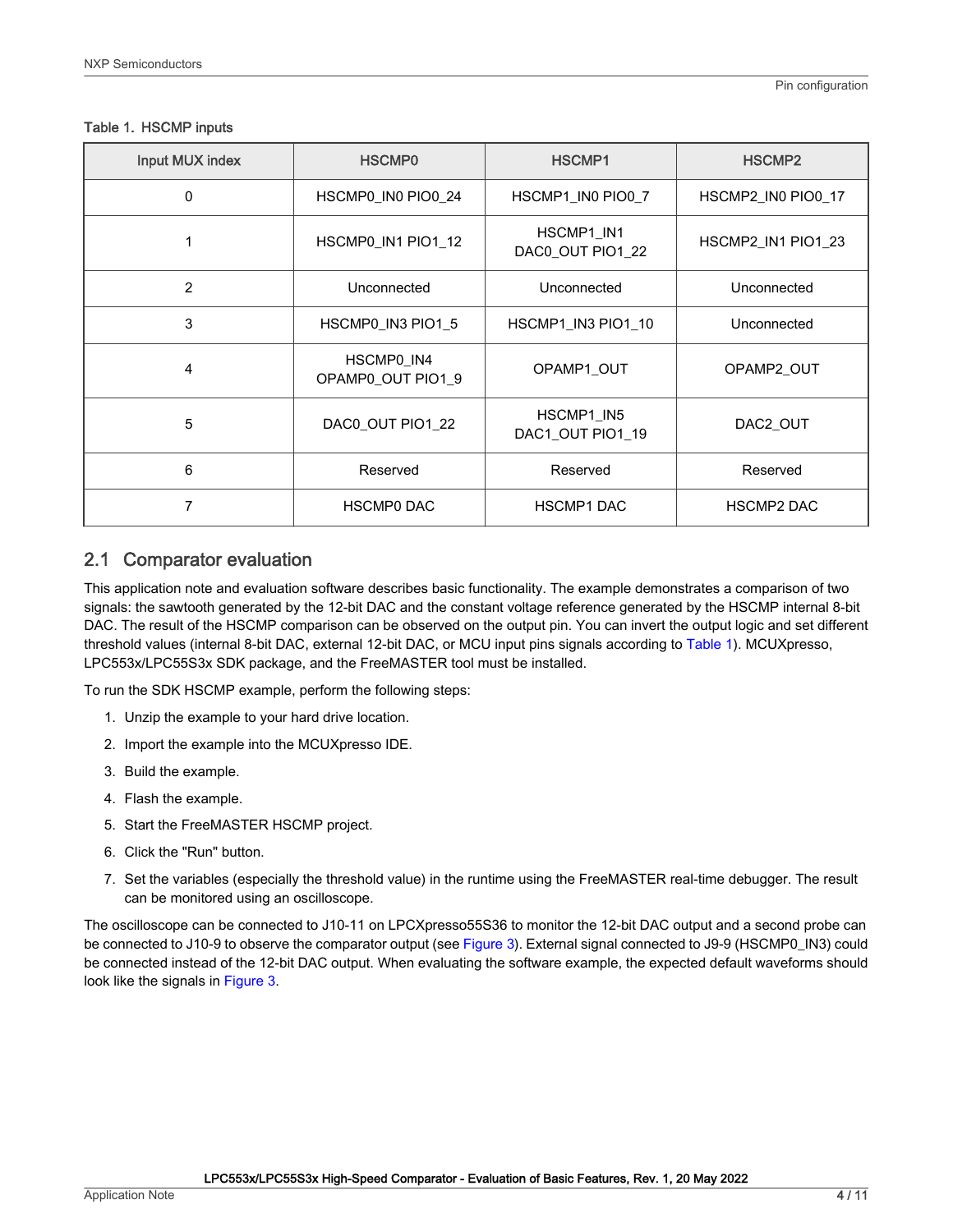<span id="page-4-0"></span>

# 3 Using the HSCMPs for overcurrent protection

The following schematics show a typical 3-shunt configuration for motor-control applications.  $R_{sh} \sim R_{sh}$  is a shunt resistor in a low-side current-sensing configuration. The voltage drop across this resistor is amplified by the internal variable-gain OPAMP.  $R_1$  and  $R_2$  are part of the internal resistor network and their values are, along with the positive reference voltage (PREF) source, configurable via the OPAMP\_CTR register.

The OPAMP output signal (OPAMP<x>\_OUT) is internally wired to ADCs, HSCMPs, and output pins. Depending on the particular OPAMP<x>\_OUT – HSCMP<y> input combination, an analog switch may require to be closed by setting the respective ASW0 or ASW1 bits in the IOCON module PIO registers. See the corresponding table in the reference manual.

The HSCMP positive and negative input signals are configurable via the HSCMP CCR2 register.

The HSCMP output signal is routed via the INPUTMUX module to the fault input of the related eFlexPWM submodule (see the PWM0\_FAULT0 – PWM0\_FAULT3 registers of the INPUTPUX).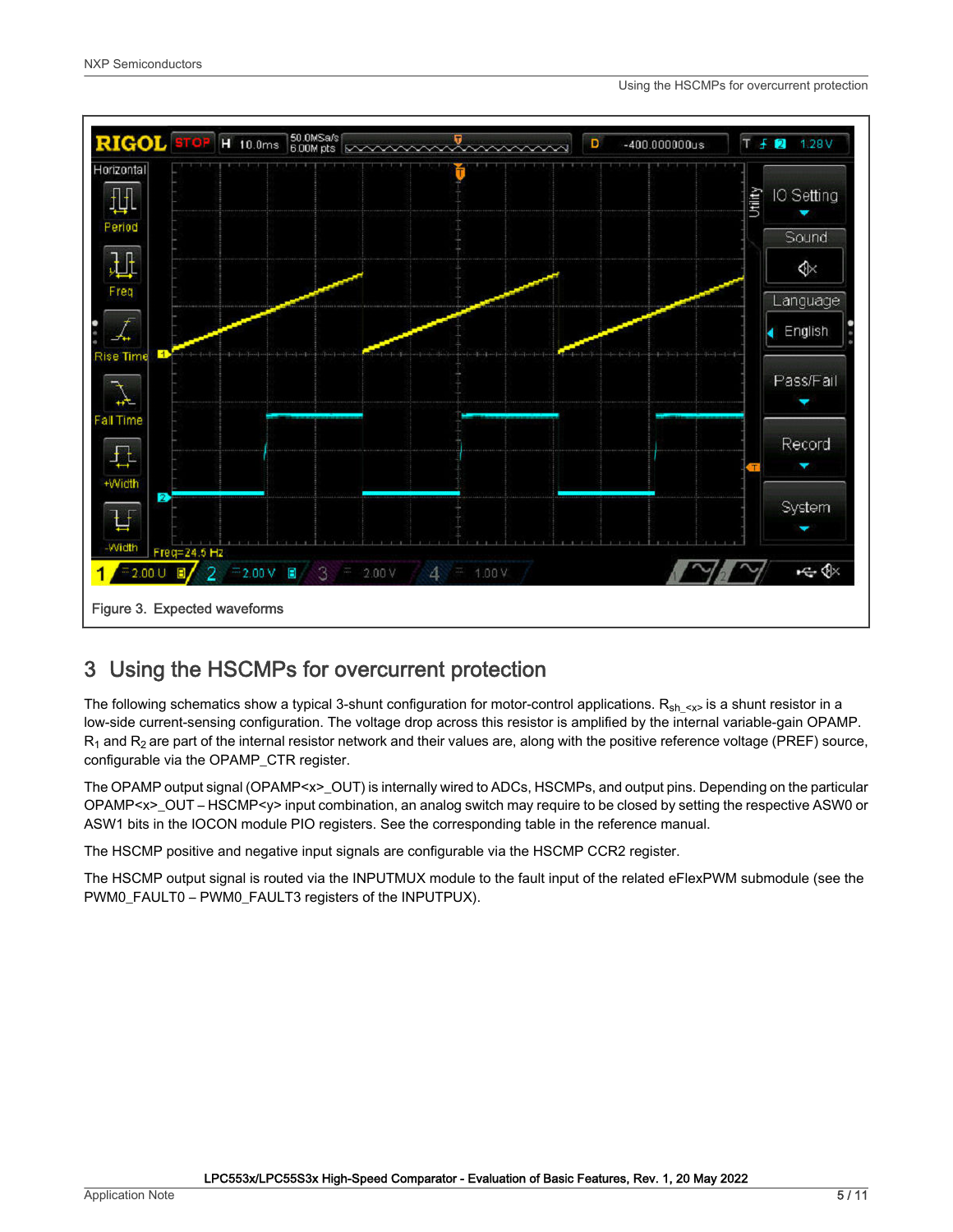

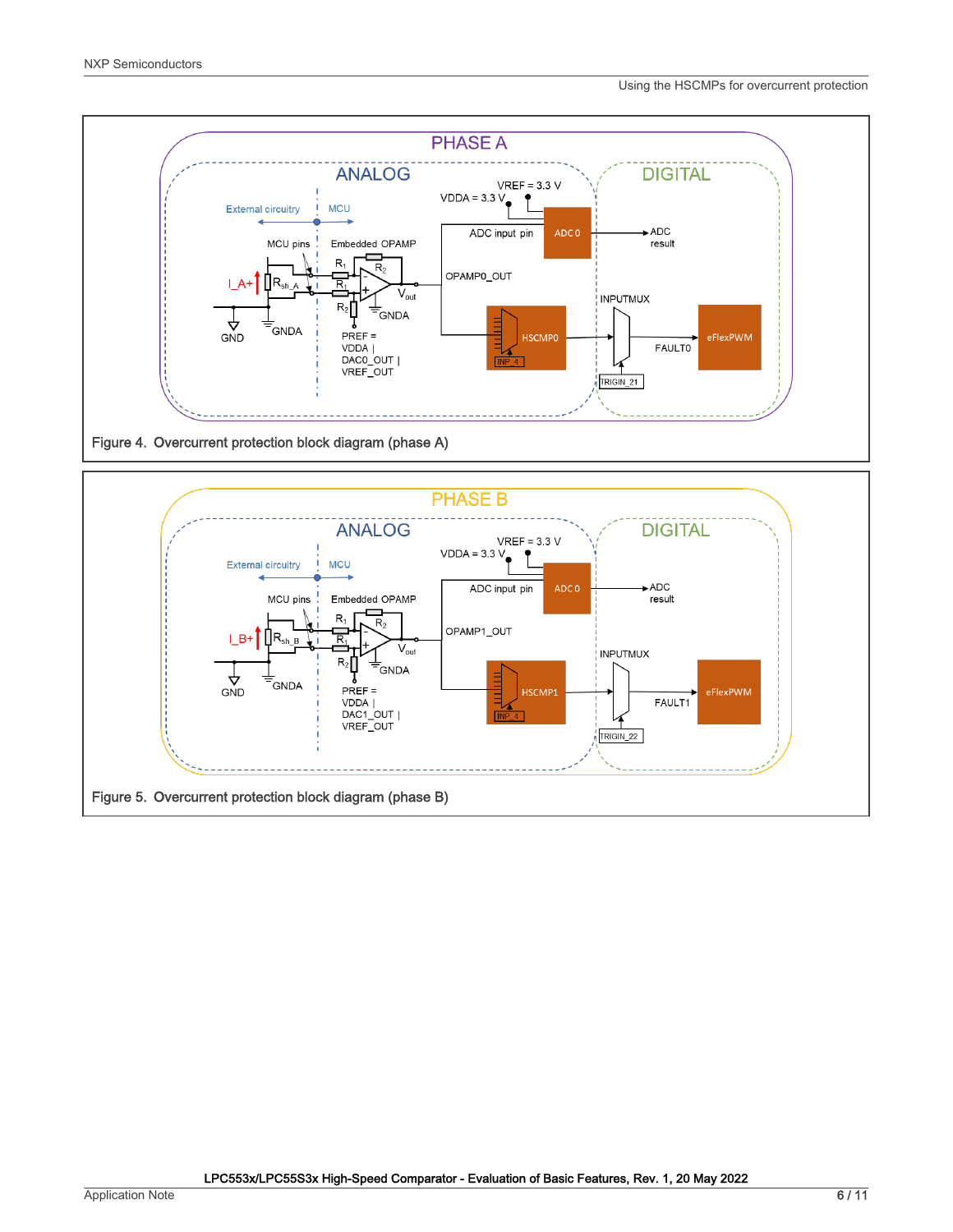

## 3.1 Overcurrent protection design guideline

The OPAMPn\_OUT<sub>max</sub> voltage corresponding to the maximal current could be determined using the following formula:

#### $OPAMPnOUT_{max} = (I_{max} * R_{sh} * GAIN) + PREF$  $[V]$

Please note that in the depicted scenario, the current direction convention is such that the overcurrent flowing from the DC-Bus to the GND generates a negative voltage drop across the shunt resistor, therefore OPAMPnOUT $_{max}$  < PREF.

This calculated value presents the comparator reference voltage, which may be generated by the internal 8-bit DAC of the HSCMP. Alternatively, an external 12-bit DAC could be set as the reference source. The comparator reference voltage should then be routed to the INM input of the comparator. The OPAMPn\_OUT signal should be connected to the INP input pin. The HSCMP configuration example (using the internal DAC) is as follows:

```
/* Port 2, pin 14 (OPAMP1 OUT) to HSCMP1 IN4 - close the analog switch */IOCON_PinMuxSet(IOCON, 2, 14, IOCON_FUNC0 | IOCON_ANALOG_EN | (1U << 10 )); 
/* Power up the CMP bias circuitry */
POWER_DisablePD(kPDRUNCFG_PD_CMPBIAS); 
/* Power up the HSCMP and its internal DAC */
 POWER_DisablePD(kPDRUNCFG_PD_HSCMP1);
 POWER_DisablePD(kPDRUNCFG_PD_HSCMP1_DAC);
HSCMP1->CCR1 = (1U << 5) | /* Enable comparator output*/
(1U \leq 4);
/* Use COUTA (unfiltered comparator output) */
HSCMP1->CCR2 = (0U << 28) | /* IMM - 8-bit DAC */(1U << 24) | /* INP - Analog 8-1 mux */
(7U << 20) | /* MSEL - 8-bit DAC */
(4U << 16) | /* PSEL - OPAMP1_OUT */ 
(1U \le 0);
/* High power mode */ 
/* Set DAC OUT to 1.225V (2.5A current through 0.020 Ohm shunt) */
HSCMP1->DCR = (94U << 16) | /* (3.3V / 256) * (94 + 1) = 1.224 V */
(1U \ll 15) | /* DAC output enable */
(1U << 1) | /* High power mode enabled */
(1U \le 0);
/* DAC enable */
/* HSCMP enable */
HSCMP1->CCR0 = 1U;
```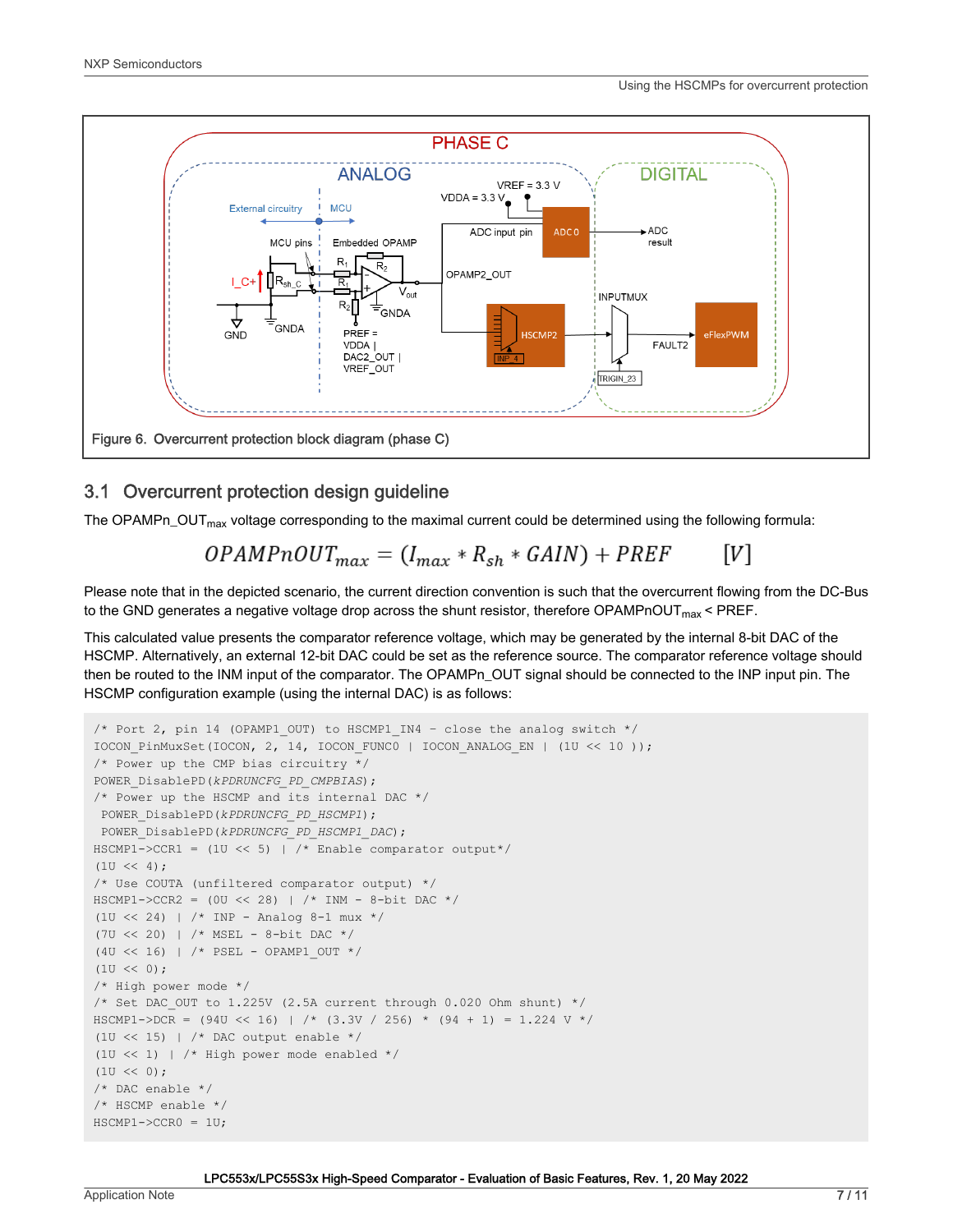<span id="page-7-0"></span>The output of the HSCMP should be routed (via the INPUTMUX module) to the respective FAULT input of the PWM submodule responsible for generating the corresponding phase PWM signals. The INPUTMUX configuration example is as follows:

```
/* Separate fault per each OPAMP */ 
INPUTMUX->PWM0_FAULT[0] = 21U; 
/* PWM0 fault 0 = HSCMP0 */
INPUTMUX->PWM0_FAULT[1] = 22U; 
/* PWM0 fault 1 = HSCMP1 */
INPUTMUX->PWM0_FAULT[2] = 23U; 
/* PWM0 fault 2 = HSCMP2 */
```
The FAULT signal is edge-sensitive and its polarity is configurable. The PWM must be configured to detect the fault signal and react appropriately. The FlexPWM fault-handling configuration example is as follows:

```
/* Separate fault per each OPAMP */ 
PWM0->SM[0].DISMAP[0] = 0xF777U;
PWM0->SM[1].DISMAP[0] = 0xF777U;
PWM0->SM[2].DISMAP[0] = 0xF777U;
PWM0->SM[3].DISMAP[0] = 0xF777U;
/* PWM fault filter - 3 Fast periph. clocks sample rate, 5 agreeing samples to activate */
PWMO->FFILT |= PWM FFILT FILT PER(2);
PWM0->FFILT |= PWM_FFILT_FILT_CNT(2);
/* All interrupts disabled, safe manual fault clearing */
PWM0->FCTRL &= ~(PWM_FCTRL_FLVL_MASK | PWM_FCTRL_FAUTO_MASK | PWM_FCTRL_FSAFE_MASK | 
PWM_FCTRL_FIE_MASK);
/* Clear FCTRL register prior further settings */
PWMO->FCTRL = PWM FCTRL FIE(0U);
/* FAULT 0 & FAULT 1 - Interrupt disable */
/* Internal OPAMP fault signals are active low. */
PWM0->FCTRL |= PWM_FCTRL_FLVL(0x0U);
PWM0->FCTRL |= PWM_FCTRL_FAUTO(0U);
PWM0->FCTRL |= PWM_FCTRL_FSAFE(0xFU);
```
# 4 Revision history

#### Table 2. Revision history

| Revision number | Date            | Substantive changes                         |  |
|-----------------|-----------------|---------------------------------------------|--|
|                 | 27 January 2022 | Initial release                             |  |
|                 | 20 May 2022     | Replaced LPC55S36 with LPC553x/<br>LPC55S3x |  |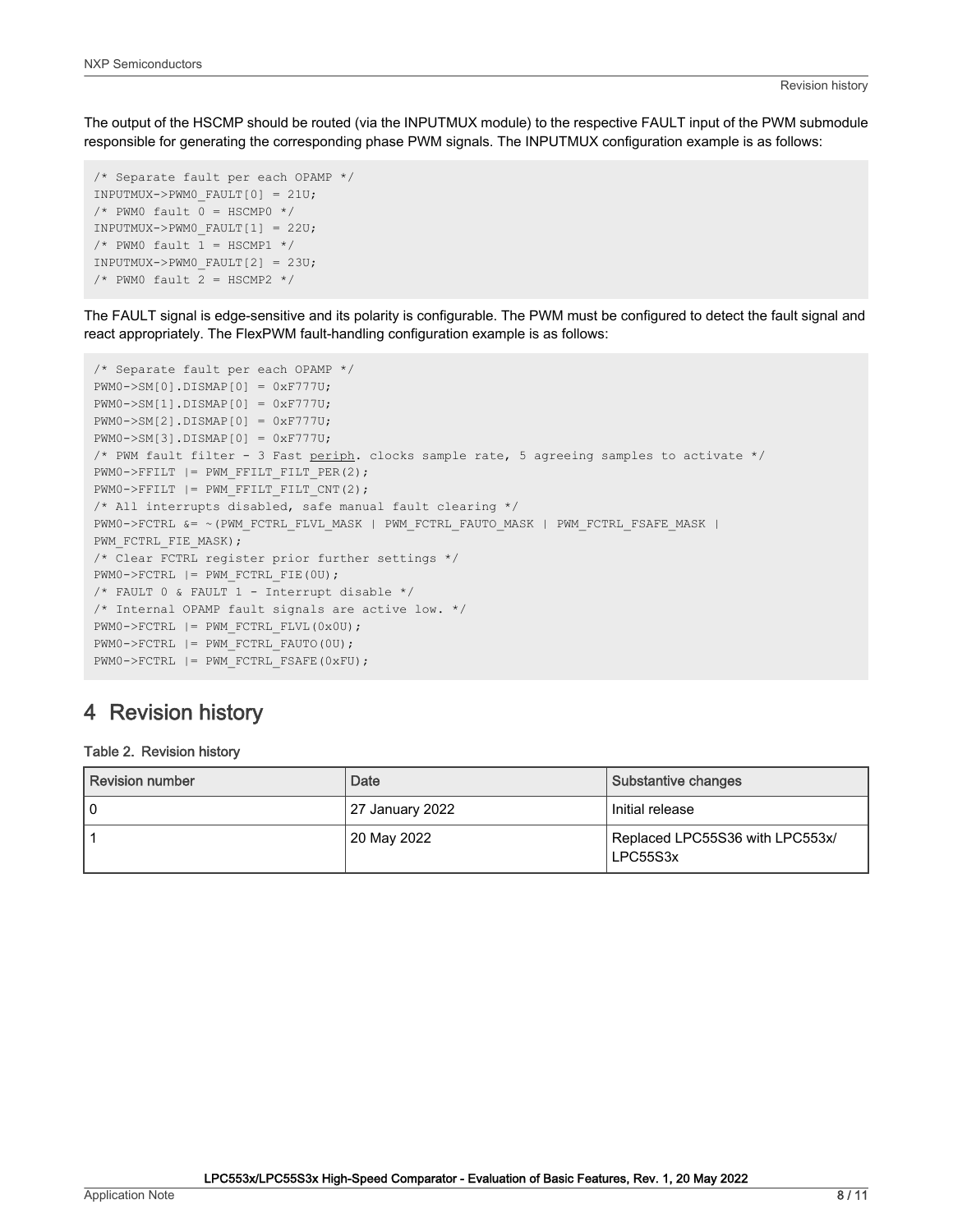# <span id="page-8-0"></span>Legal information

## **Definitions**

Draft - A draft status on a document indicates that the content is still under internal review and subject to formal approval, which may result in modifications or additions. NXP Semiconductors does not give any representations or warranties as to the accuracy or completeness of information included in a draft version of a document and shall have no liability for the consequences of use of such information.

## **Disclaimers**

Limited warranty and liability - Information in this document is believed to be accurate and reliable. However, NXP Semiconductors does not give any representations or warranties, expressed or implied, as to the accuracy or completeness of such information and shall have no liability for the consequences of use of such information. NXP Semiconductors takes no responsibility for the content in this document if provided by an information source outside of NXP Semiconductors.

In no event shall NXP Semiconductors be liable for any indirect, incidental, punitive, special or consequential damages (including - without limitation lost profits, lost savings, business interruption, costs related to the removal or replacement of any products or rework charges) whether or not such damages are based on tort (including negligence), warranty, breach of contract or any other legal theory.

Notwithstanding any damages that customer might incur for any reason whatsoever, NXP Semiconductors' aggregate and cumulative liability towards customer for the products described herein shall be limited in accordance with the Terms and conditions of commercial sale of NXP Semiconductors.

Right to make changes — NXP Semiconductors reserves the right to make changes to information published in this document, including without limitation specifications and product descriptions, at any time and without notice. This document supersedes and replaces all information supplied prior to the publication hereof.

Suitability for use - NXP Semiconductors products are not designed, authorized or warranted to be suitable for use in life support, life-critical or safety-critical systems or equipment, nor in applications where failure or malfunction of an NXP Semiconductors product can reasonably be expected to result in personal injury, death or severe property or environmental damage. NXP Semiconductors and its suppliers accept no liability for inclusion and/or use of NXP Semiconductors products in such equipment or applications and therefore such inclusion and/or use is at the customer's own risk.

Applications — Applications that are described herein for any of these products are for illustrative purposes only. NXP Semiconductors makes no representation or warranty that such applications will be suitable for the specified use without further testing or modification.

Customers are responsible for the design and operation of their applications and products using NXP Semiconductors products, and NXP Semiconductors accepts no liability for any assistance with applications or customer product design. It is customer's sole responsibility to determine whether the NXP Semiconductors product is suitable and fit for the customer's applications and products planned, as well as for the planned application and use of customer's third party customer(s). Customers should provide appropriate design and operating safeguards to minimize the risks associated with their applications and products.

NXP Semiconductors does not accept any liability related to any default, damage, costs or problem which is based on any weakness or default in the customer's applications or products, or the application or use by customer's third party customer(s). Customer is responsible for doing all necessary testing for the customer's applications and products using NXP Semiconductors products in order to avoid a default of the applications and the products or of the application or use by customer's third party customer(s). NXP does not accept any liability in this respect.

Terms and conditions of commercial sale — NXP Semiconductors products are sold subject to the general terms and conditions of commercial sale, as published at http://www.nxp.com/profile/terms, unless otherwise agreed in a valid written individual agreement. In case an individual agreement is concluded only the terms and conditions of the respective agreement shall apply. NXP Semiconductors hereby expressly objects to applying the customer's general terms and conditions with regard to the purchase of NXP Semiconductors products by customer.

Export control - This document as well as the item(s) described herein may be subject to export control regulations. Export might require a prior authorization from competent authorities.

Suitability for use in non-automotive qualified products - Unless this data sheet expressly states that this specific NXP Semiconductors product is automotive qualified, the product is not suitable for automotive use. It is neither qualified nor tested in accordance with automotive testing or application requirements. NXP Semiconductors accepts no liability for inclusion and/or use of non-automotive qualified products in automotive equipment or applications.

In the event that customer uses the product for design-in and use in automotive applications to automotive specifications and standards, customer (a) shall use the product without NXP Semiconductors' warranty of the product for such automotive applications, use and specifications, and (b) whenever customer uses the product for automotive applications beyond NXP Semiconductors' specifications such use shall be solely at customer's own risk, and (c) customer fully indemnifies NXP Semiconductors for any liability, damages or failed product claims resulting from customer design and use of the product for automotive applications beyond NXP Semiconductors' standard warranty and NXP Semiconductors' product specifications.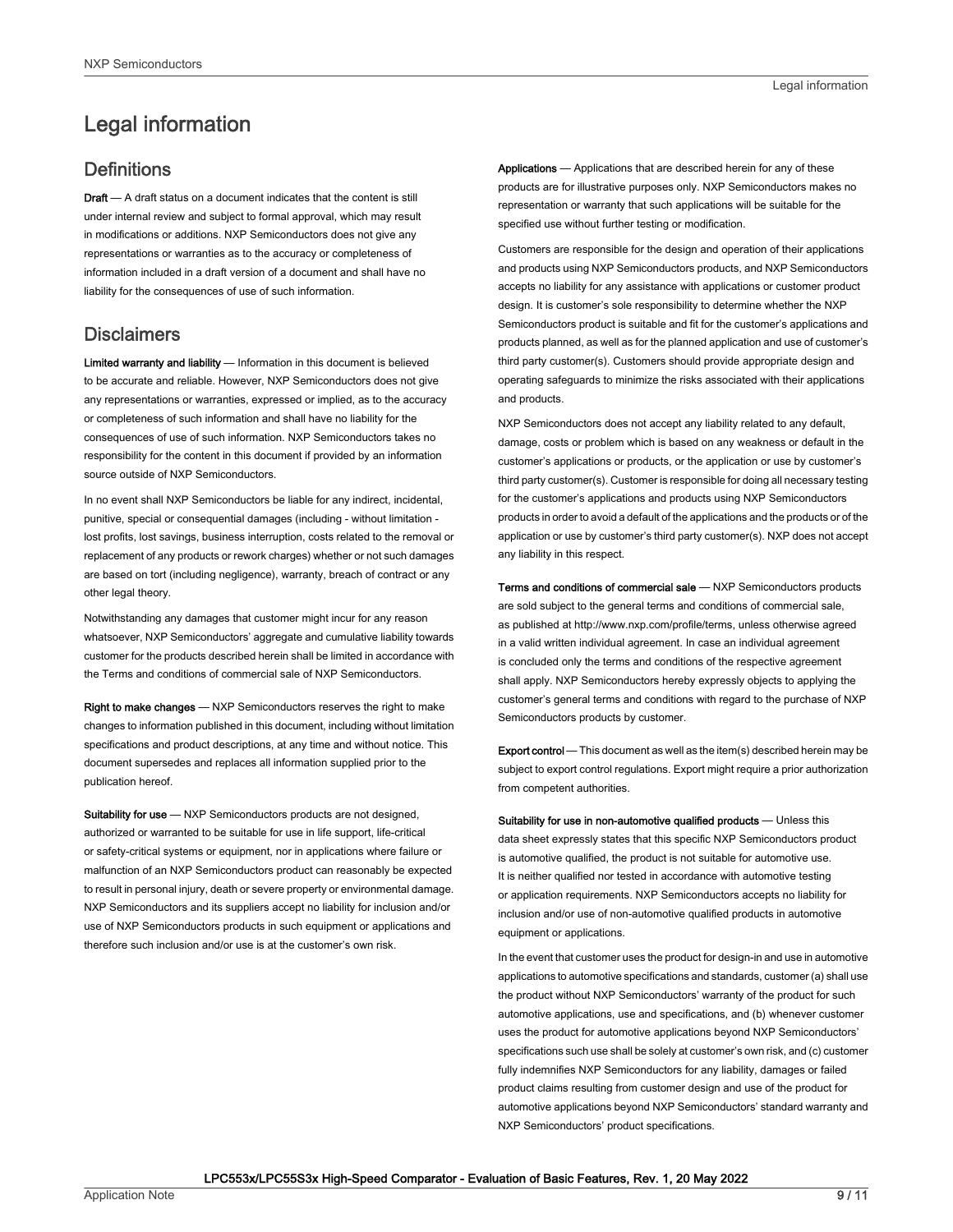Translations — A non-English (translated) version of a document, including the legal information in that document, is for reference only. The English version shall prevail in case of any discrepancy between the translated and English versions.

Security - Customer understands that all NXP products may be subject to unidentified vulnerabilities or may support established security standards or specifications with known limitations. Customer is responsible for the design and operation of its applications and products throughout their lifecycles to reduce the effect of these vulnerabilities on customer's applications and products. Customer's responsibility also extends to other open and/or proprietary technologies supported by NXP products for use in customer's applications. NXP accepts no liability for any vulnerability. Customer should regularly check security updates from NXP and follow up appropriately.

Customer shall select products with security features that best meet rules, regulations, and standards of the intended application and make the ultimate design decisions regarding its products and is solely responsible for compliance with all legal, regulatory, and security related requirements concerning its products, regardless of any information or support that may be provided by NXP.

NXP has a Product Security Incident Response Team (PSIRT) (reachable at [PSIRT@nxp.com\)](mailto:PSIRT@nxp.com) that manages the investigation, reporting, and solution release to security vulnerabilities of NXP products.

### **Trademarks**

Notice: All referenced brands, product names, service names, and trademarks are the property of their respective owners.

NXP — wordmark and logo are trademarks of NXP B.V.

AMBA, Arm, Arm7, Arm7TDMI, Arm9, Arm11, Artisan, big.LITTLE, Cordio, CoreLink, CoreSight, Cortex, DesignStart, DynamIQ, Jazelle, Keil, Mali, Mbed, Mbed Enabled, NEON, POP, RealView, SecurCore, Socrates, Thumb, TrustZone, ULINK, ULINK2, ULINK-ME, ULINK-PLUS, ULINKpro, μVision, Versatile — are trademarks or registered trademarks of Arm Limited (or its subsidiaries) in the US and/or elsewhere. The related technology may be protected by any or all of patents, copyrights, designs and trade secrets. All rights reserved.

Airfast — is a trademark of NXP B.V.

**Bluetooth** — the Bluetooth wordmark and logos are registered trademarks owned by Bluetooth SIG, Inc. and any use of such marks by NXP Semiconductors is under license.

Cadence — the Cadence logo, and the other Cadence marks found at [www.cadence.com/go/trademarks](http://www.cadence.com/go/trademarks) are trademarks or registered trademarks of Cadence Design Systems, Inc. All rights reserved worldwide.

CodeWarrior — is a trademark of NXP B.V.

- ColdFire is a trademark of NXP B.V.
- ColdFire+ is a trademark of NXP B.V.
- EdgeLock is a trademark of NXP B.V.
- EdgeScale is a trademark of NXP B.V.
- EdgeVerse is a trademark of NXP B.V.

elQ - is a trademark of NXP B.V.

FeliCa - is a trademark of Sony Corporation.

**Freescale** — is a trademark of NXP B.V.

HITAG — is a trademark of NXP B.V.

ICODE and I-CODE — are trademarks of NXP B.V.

Immersiv3D — is a trademark of NXP B.V.

**I2C-bus** — logo is a trademark of NXP B.V.

Kinetis - is a trademark of NXP B.V.

Layerscape - is a trademark of NXP B.V.

Mantis - is a trademark of NXP B.V.

MIFARE — is a trademark of NXP B.V.

MOBILEGT — is a trademark of NXP B.V.

NTAG — is a trademark of NXP B.V.

Processor Expert - is a trademark of NXP B.V.

QorIQ - is a trademark of NXP B.V.

SafeAssure — is a trademark of NXP B.V.

SafeAssure - logo is a trademark of NXP B.V.

StarCore - is a trademark of NXP B.V.

Synopsys - Portions Copyright <sup>©</sup> 2021 Synopsys, Inc. Used with permission. All rights reserved.

Tower — is a trademark of NXP B.V.

UCODE — is a trademark of NXP B.V.

VortiQa — is a trademark of NXP B.V.